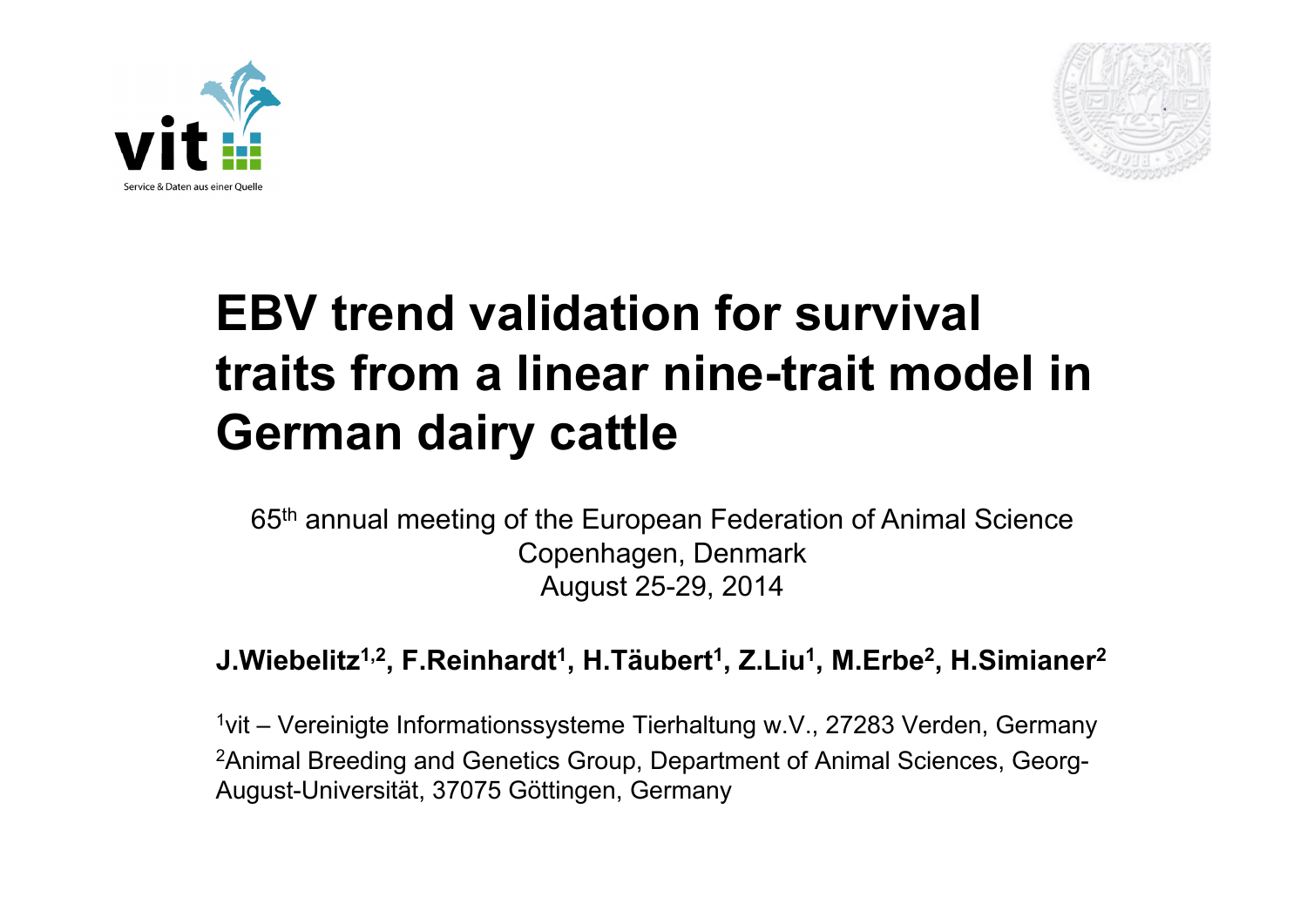



- T Challenges of survival data
	- **Censoring**
	- $\overline{\phantom{a}}$ Strictly conditional data structure
- T Advantages of linear models for genetic evaluation of survival traits
	- $\overline{\mathcal{L}}$  Low computational requirements (compared to survival analysis or threshold models)
	- $\mathcal{L}_{\mathcal{A}}$  Easy implementation of multiple trait models (e.g. Boettcher et al. 1999, Sewalem et al. 2007, Holtsmark et al. 2009)
- T Previous analyses on national data show plausible genetic structure for survival of different lactation periods (Wiebelitz et al. 2014)
- T Trend validation necessary for international evaluations (INTERBULL 2014)
- T **Aim:** Trend validation of a linear multiple trait model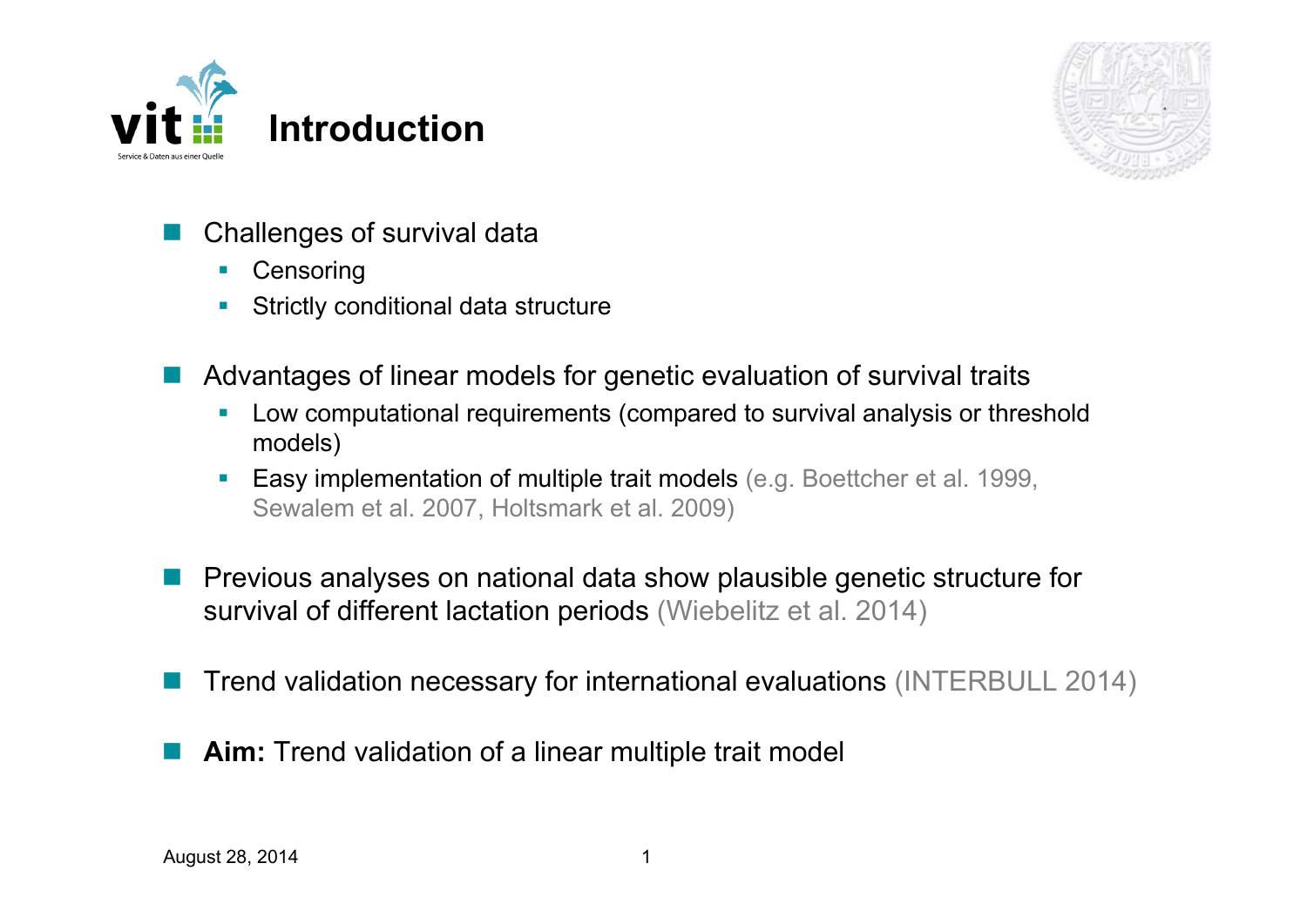



 $\mathcal{L}^{\mathcal{L}}$ Full data set

- $\blacksquare$  Excerpt from data for national genetic routine evaluation for longevity
	- 7,901,517 cows
	- 93,786 sires
	- **19,333 herds**
- **Editing** 
	- 2000 ≤ year of calving ≤ 2013
	- 500 ≤ age of first calving <sup>≤</sup> 1500 days
	- Only cows with all records from 1<sup>st</sup> lactation to last known lactation
- T Truncated data set
	- $\overline{\phantom{a}}$ Subset of full data set
	- **Parable 12009** Year of truncation: 2009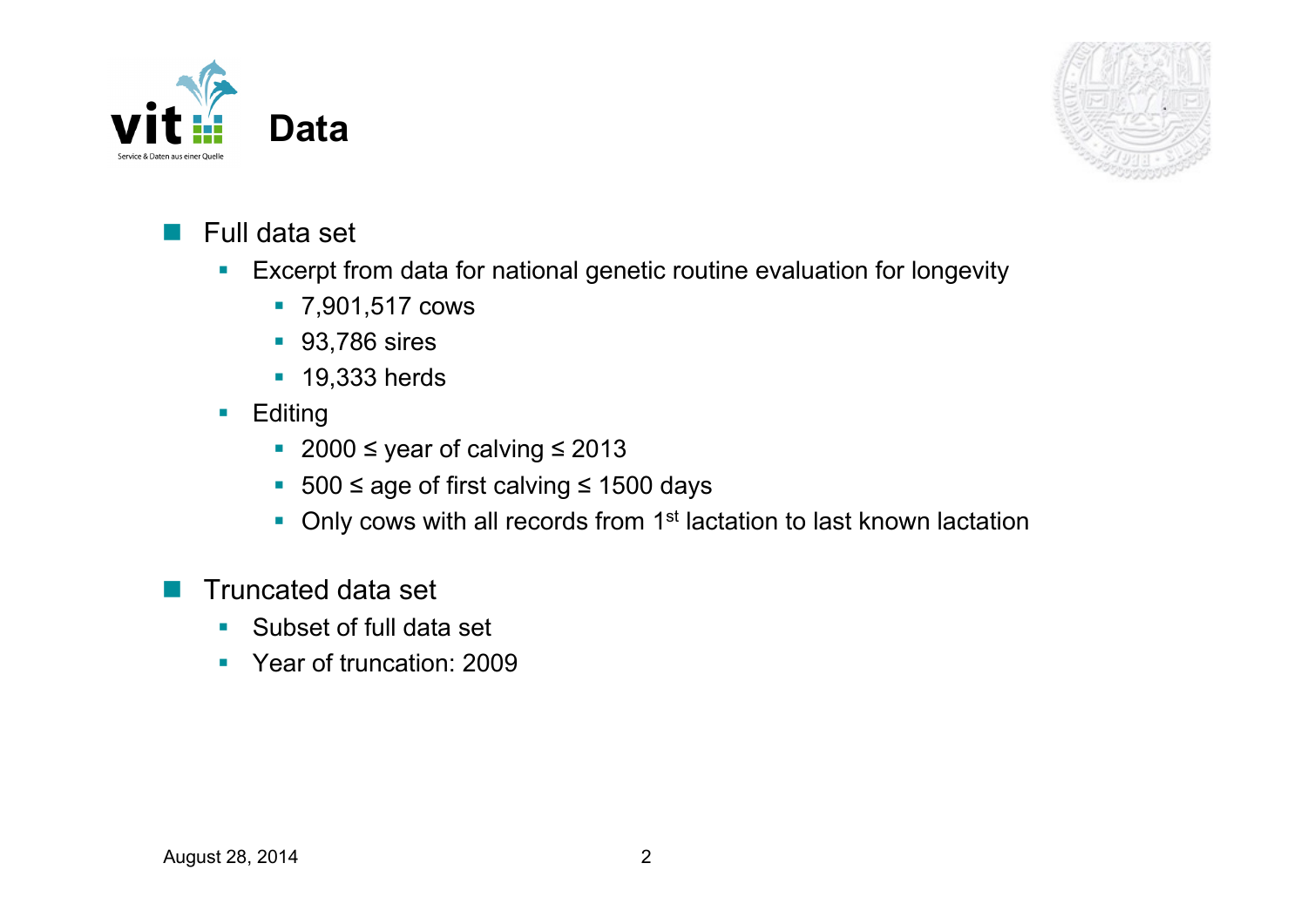

**Methods**

**Trend validation (mod. Boichard et al. 1995: INTERBULL Method III)**

- T Estimation of breeding values
	- $\overline{\phantom{a}}$ Full data
	- $\overline{\phantom{a}}$ Truncated data
- T Trend validation

 $v = 1a + uh + t\delta + e$ 

- v, u: Vector of sire EBV from estimation in full, partial data set
- a: Intercept

 $e$ : Vector of residual effects

 $\delta$ : Coefficient for the bias term; should not exceed 2% of  $\sigma_a$ 

$$
t_i = \sum_{j=2006}^{2013} \left( \frac{v_{ij}}{N_i} (j - j_0) \right)
$$

- $v_{ii}$ : additional number of daughters for sire  $i$  in year  $j$
- $N_i$ : total number of daughters on the complete data set
- $j_0$ : average year of calving for daughters on the partial data set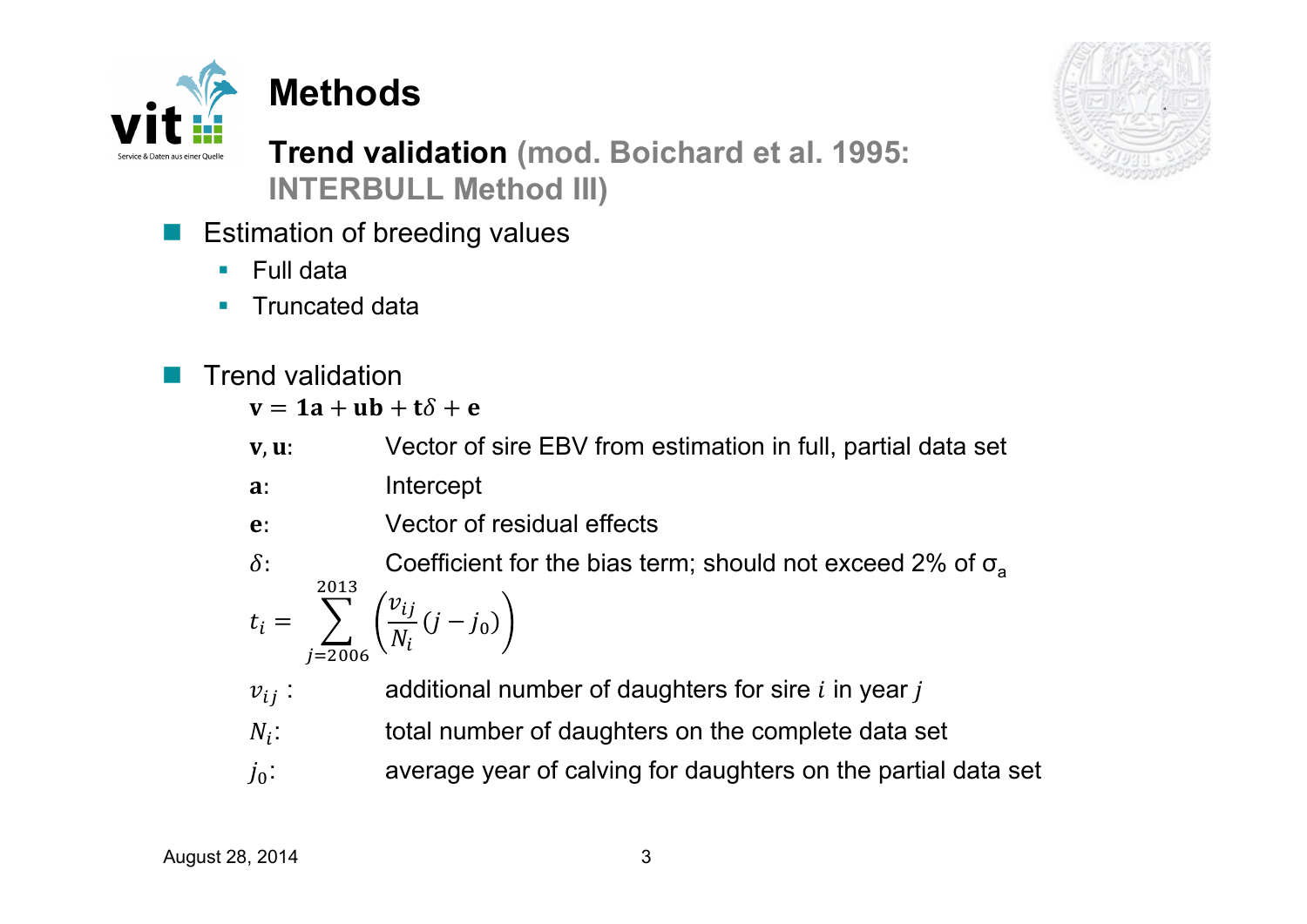



- $\mathcal{L}_{\mathcal{A}}$ Survival (1000/0) of a period
- T Missing, if animal had no chance to show survival of a period (i.e. culled or censored before)
- T 70 days delay for accepting of phenotypes

| Lact.       | <b>Days</b>              | Abbr. Lact. |                | <b>Days</b>                  | Abbr. Lact. |         | <b>Days</b>  | Abbr.        |
|-------------|--------------------------|-------------|----------------|------------------------------|-------------|---------|--------------|--------------|
| $\mathbf 1$ | $0 - 49$                 | <b>B1.1</b> | $\overline{2}$ | $0 - 49$                     | B2.1        | $-3$    | $0 - 49$     | <b>B3.1</b>  |
| $\mathbf 1$ | 50-249                   | <b>B1.2</b> | $\overline{2}$ | 50-249                       | <b>B2.2</b> | $3^{2}$ | 50-249       | <b>B3.2</b>  |
|             | 250-n. calv. <b>B1.3</b> |             |                | 2 250-n. calv. <b>B2.3</b> 3 |             |         | 250-n. calv. | <b>B</b> 3.3 |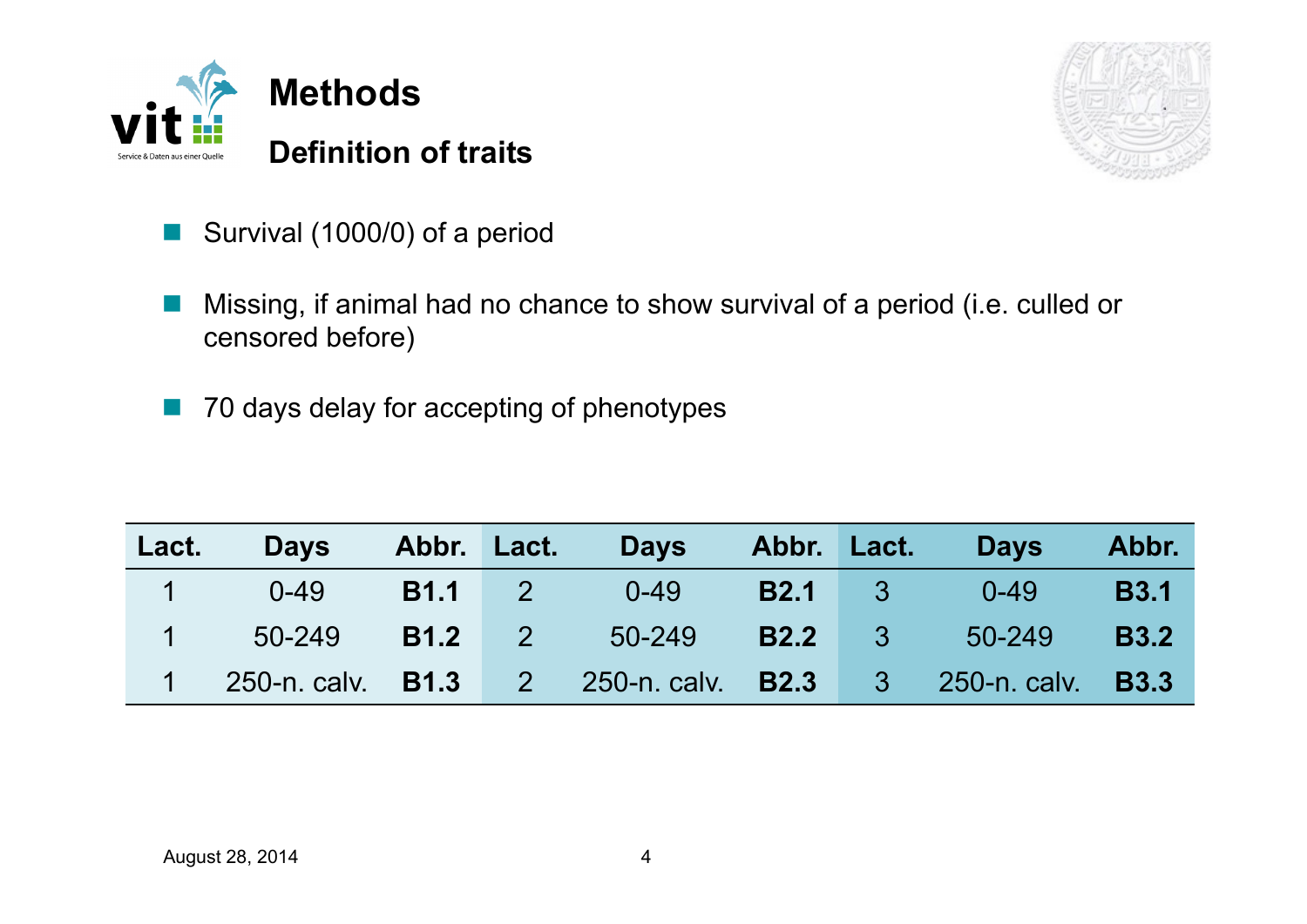



 $y = Xb + Zs + e$ 

- y: Vector of observations (1000/0)
- X: Incidence matrix for fixed effects (Herd\*year)
- ܊: Vector of fixed effects
- ܈: Design matrix for random genetic effects
- s: Vector of random sire effects ( $s \sim N(0, G_0 \otimes A)$ ;  $G_0$ : genetic covariance matrix; A: numerator relationship matrix for sires)
- e: Vector of random residual effects: e ${\sim}N(0,{\bf R_0}\otimes {\bf I})$ ;  ${\bf R_0}$ : residual covariance matrix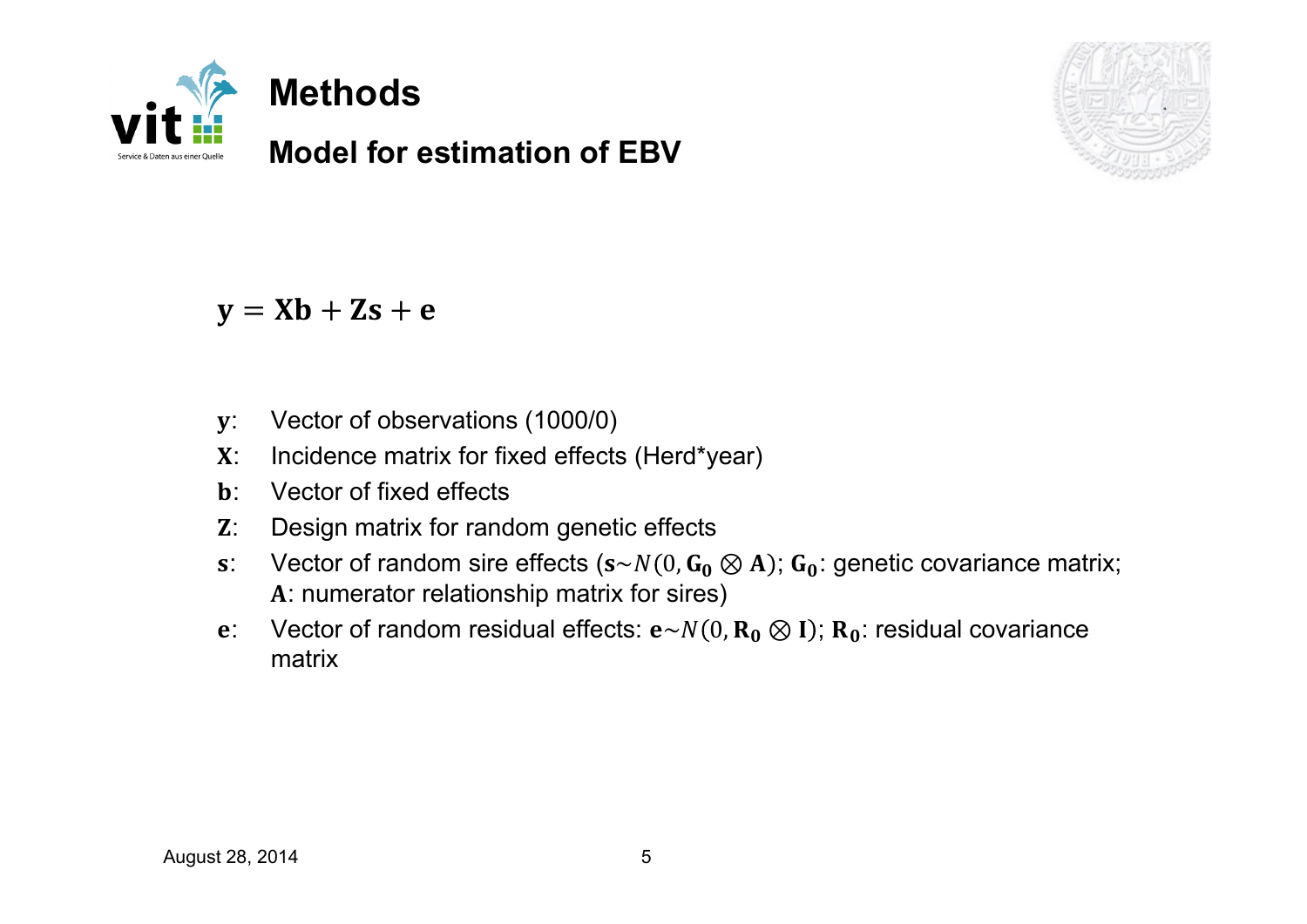

## **Genetic parameters**

**Methods**





August 28, 2014 **6**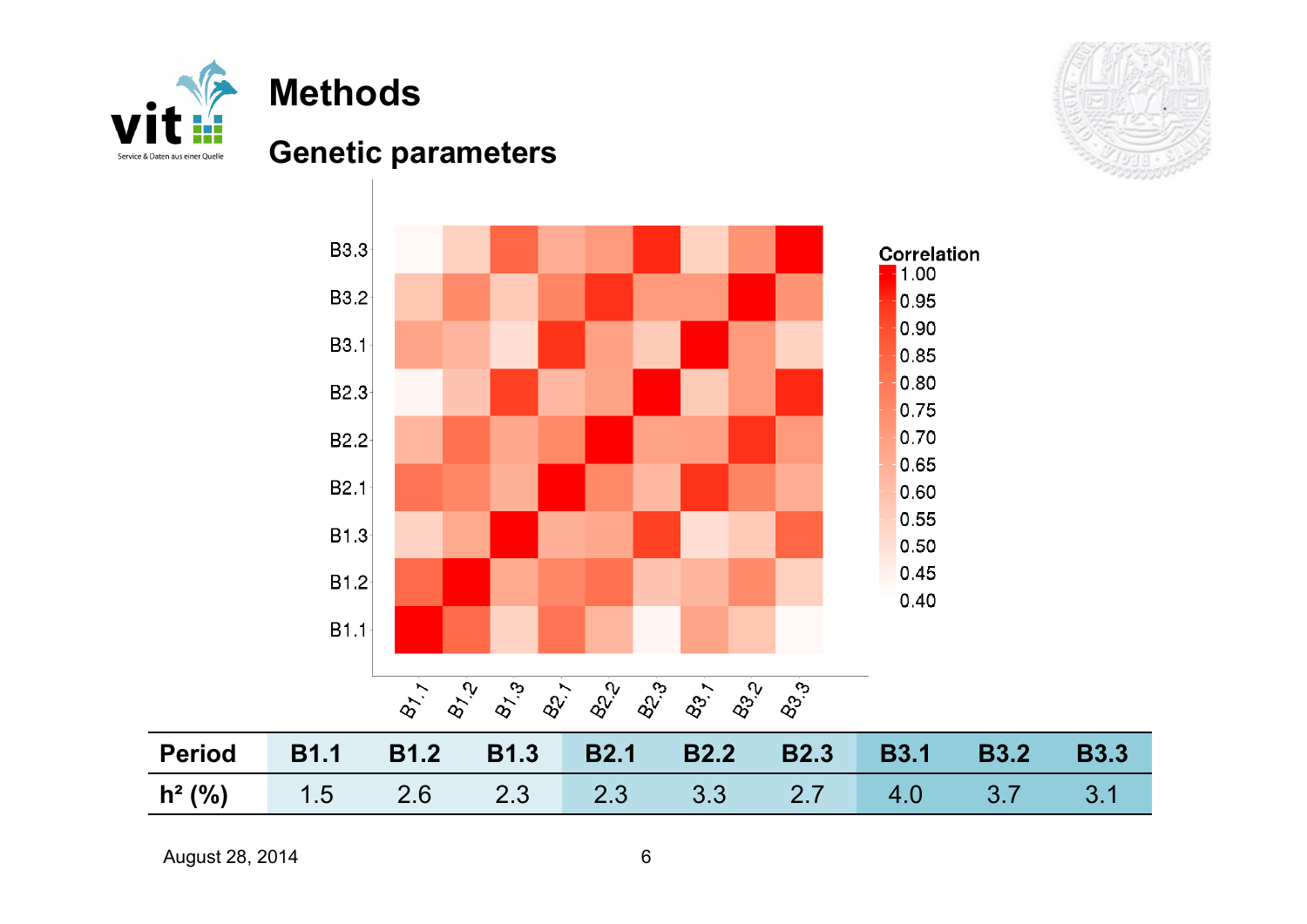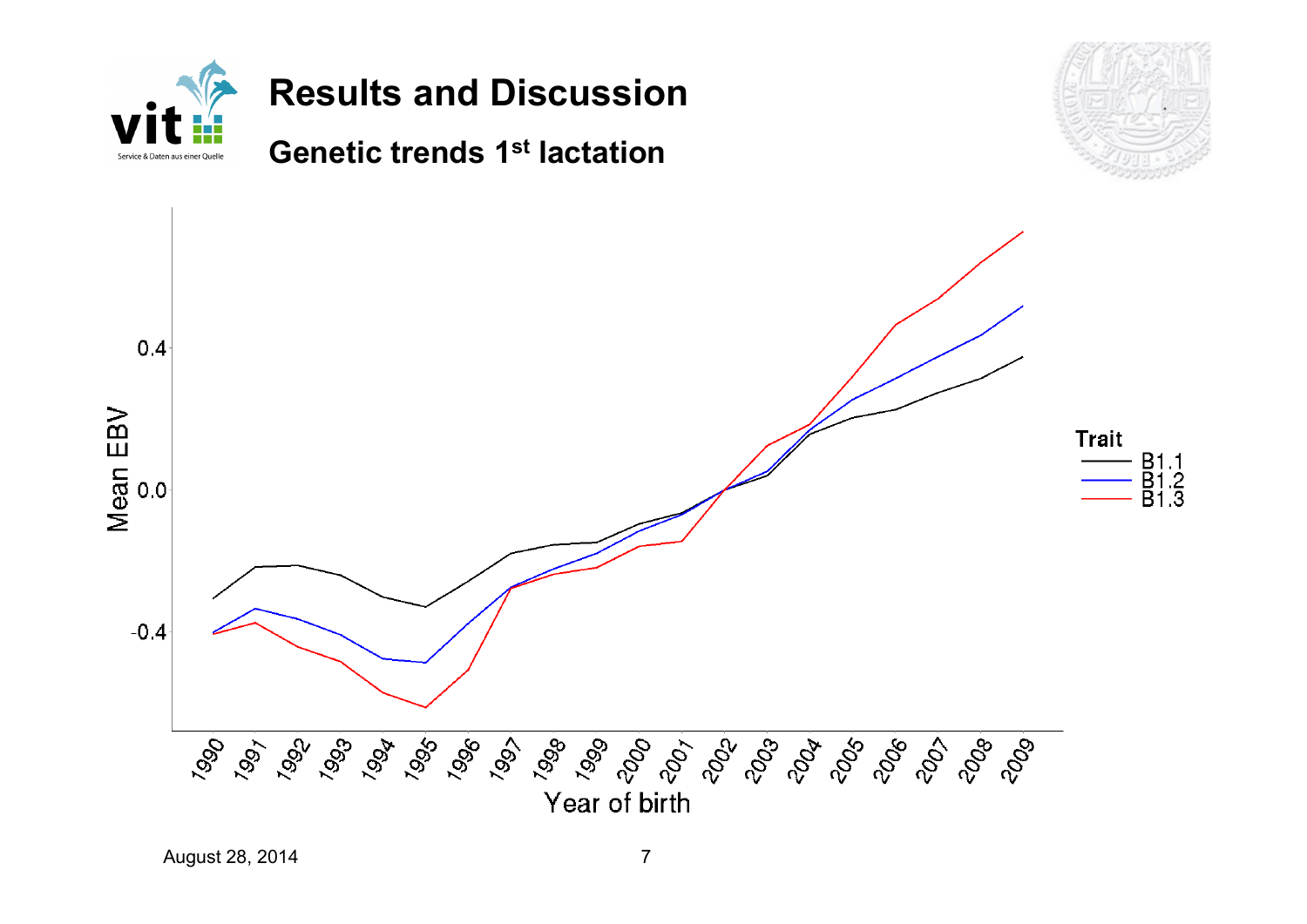



| <b>Period</b> | $\widehat{\delta}$ |         | $\hat{\delta}$ lo $_a$ (%) |
|---------------|--------------------|---------|----------------------------|
| <b>B1.1</b>   | 0.215              | ***     | 0.97                       |
| <b>B1.2</b>   | 0.451              | ***     | 0.96                       |
| <b>B1.3</b>   | 0.000              |         | 0.00                       |
| <b>B2.1</b>   | 0.466              | ***     | 1.19                       |
| <b>B2.2</b>   | 0.616              | ***     | 1.07                       |
| <b>B2.3</b>   | 0.363              |         | 0.62                       |
| <b>B3.1</b>   | 0.715              | ***     | 1.11                       |
| <b>B3.2</b>   | 0.459              | $\star$ | 0.66                       |
| <b>B3.3</b>   | $-0.341$           |         | $-0.51$                    |

 $v = 1a + ub + t\delta + e$ 

 $t_i = \sum_{i} \left( \frac{v_{ij}}{N_i} \right)$  $\frac{y}{N_i}$   $(j - j)$  $_0)$ 2013  $j=2006$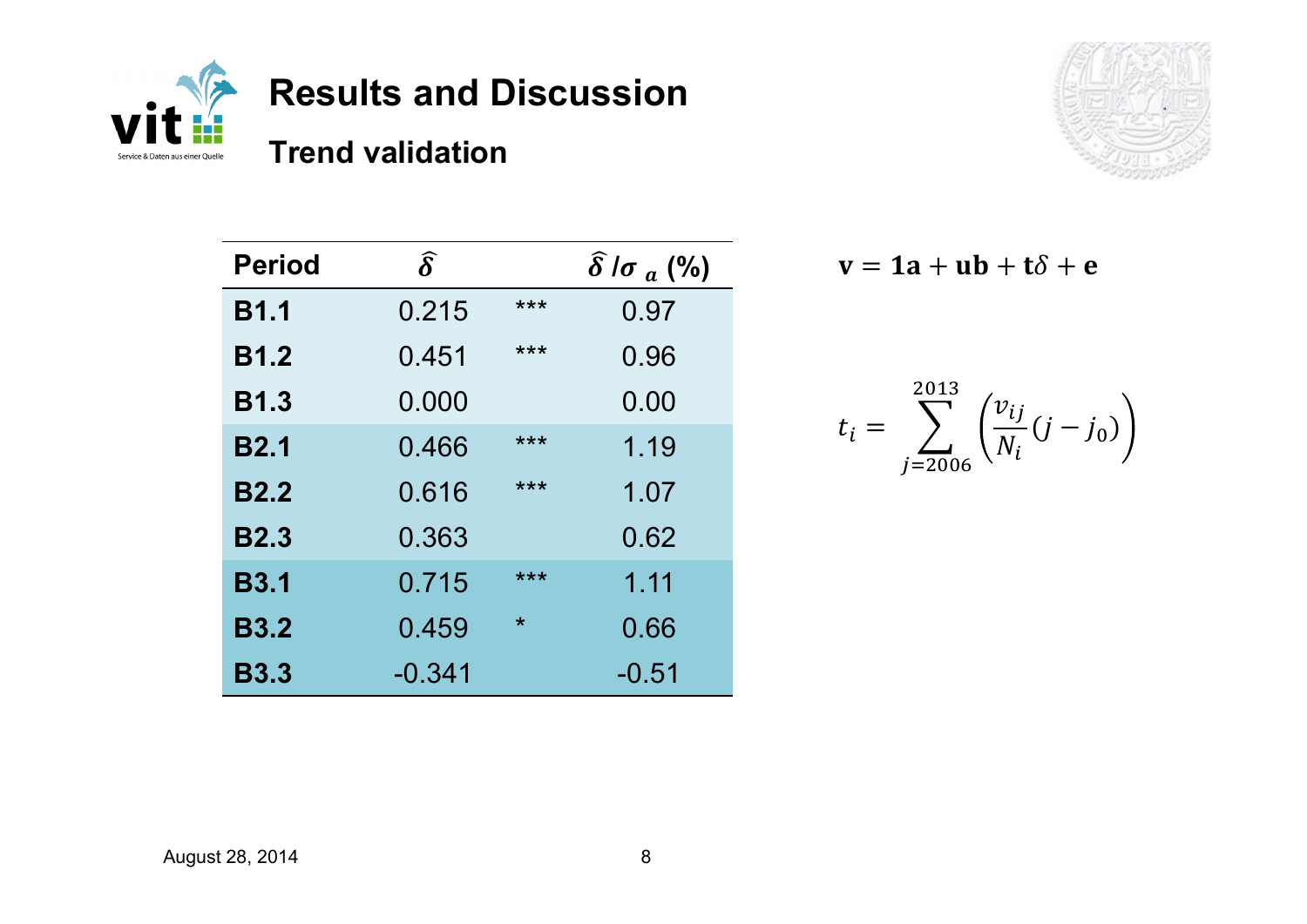



- T Bias of EBV for individual survival traits are below allowed limit of INTERBULL (2014)
- T Applied method does not account for information from correlated traits

#### $\mathcal{L}(\mathcal{A})$ Further research

- $\overline{\phantom{a}}$ Trend validation for index
- $\overline{\phantom{a}}$ Trend validation based on effective daughter contribution (EDC)
- $\overline{\phantom{a}}$ Validation compared to existing routine genetic evaluation for longevity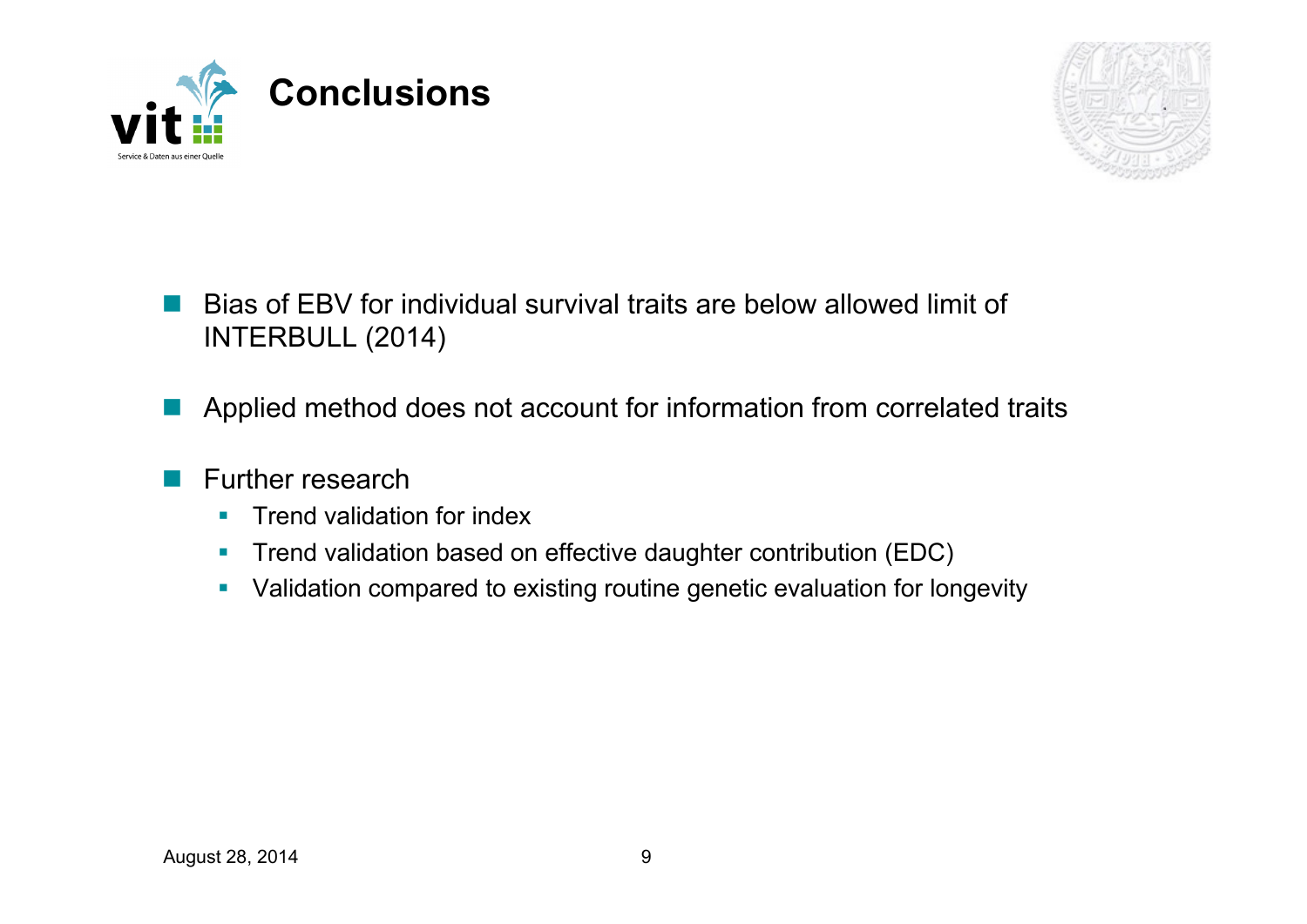



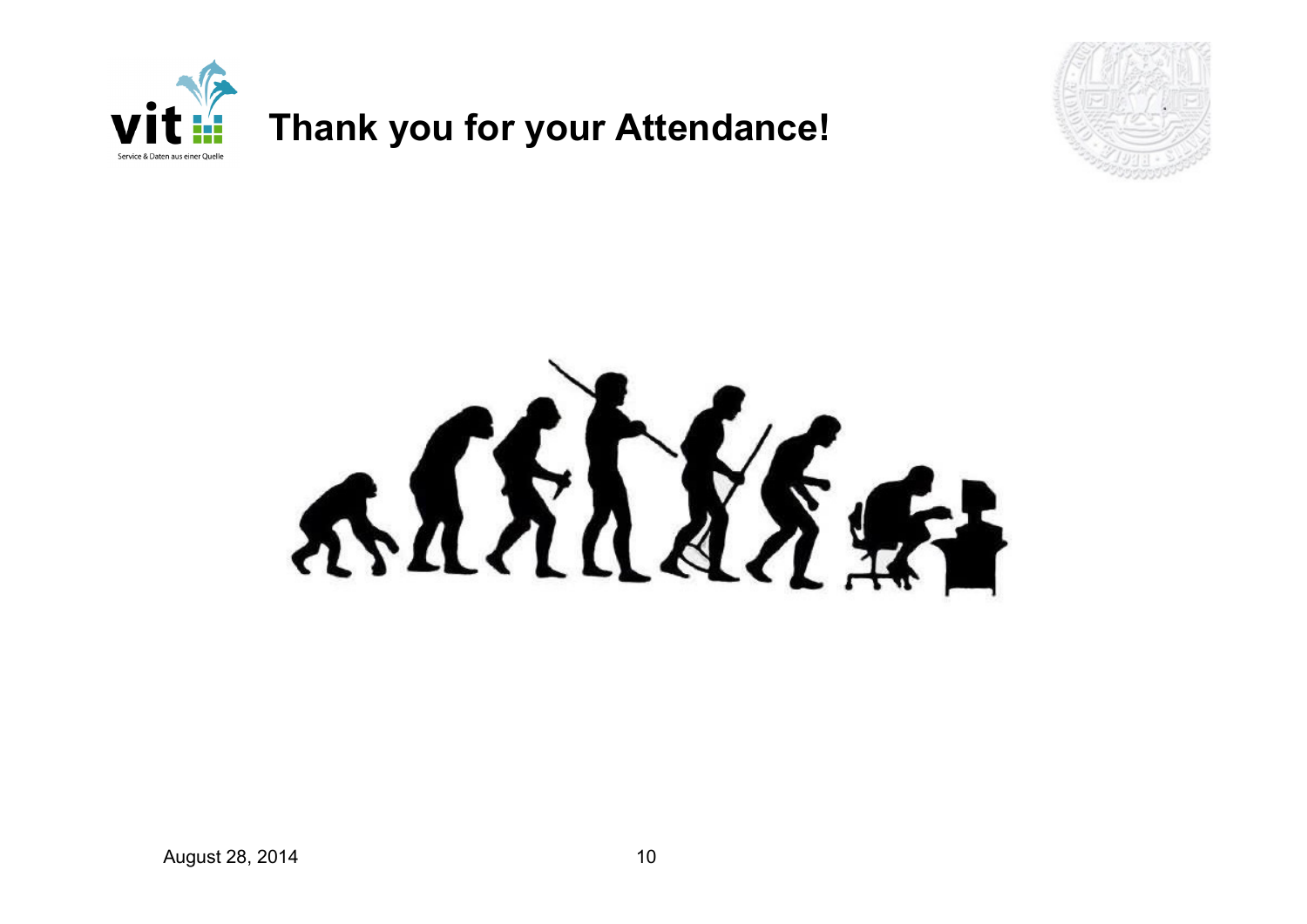



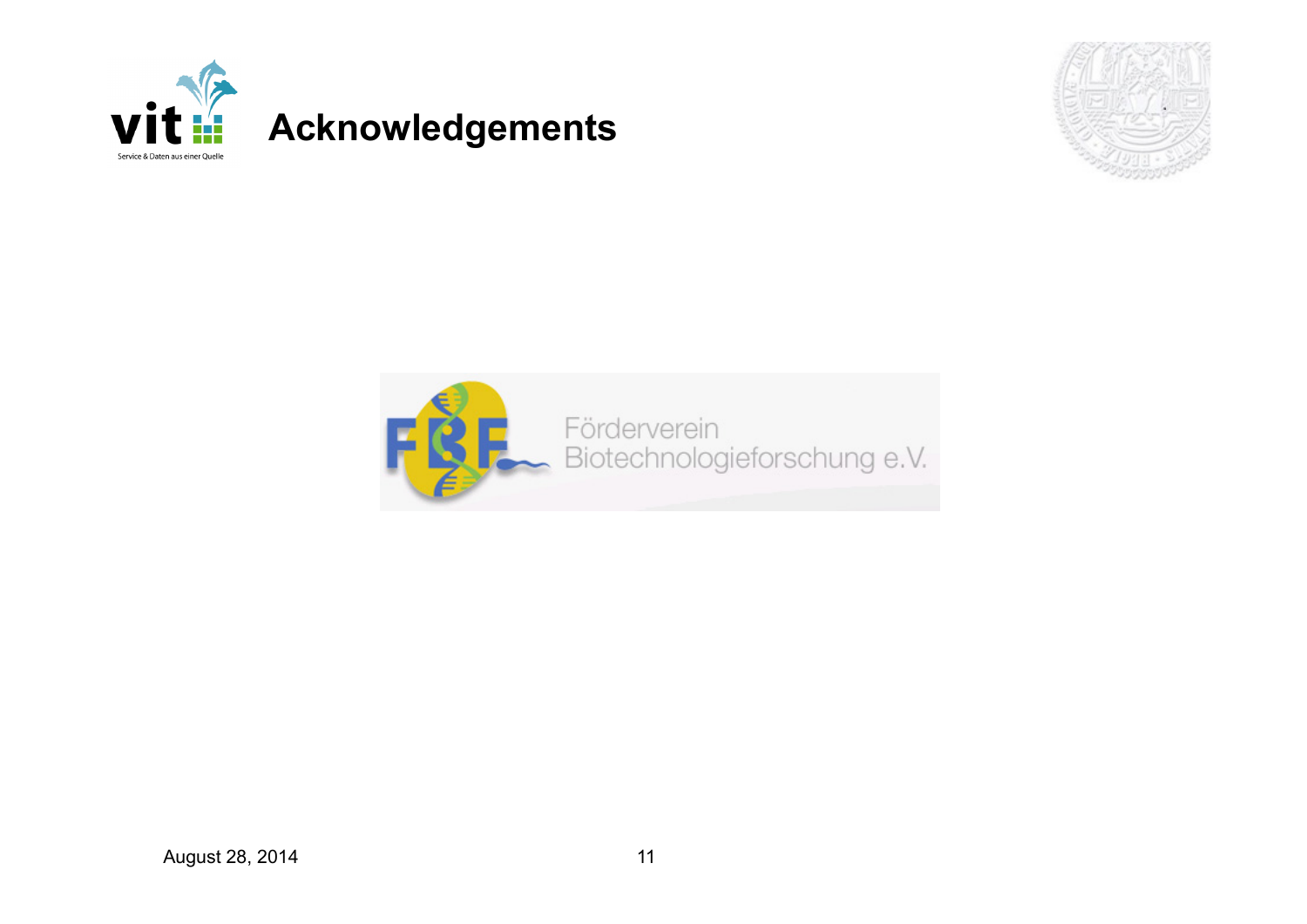



- Boettcher, P.J., Jairath, L.K., Dekkers, J.C.M. (1999): Comparison of Methods for Genetic Evaluation of Sires for Survival of Their Daughters in the Frist Three Lactations. *J Dairy Sci* **82**:1034-1044.
- Holtsmark, M., Heringstad, B., Ødegård, J. (2009): Predictive Abilities of different statistical models for analysis of survival data in dairy cattle. *J Dairy Sci* **92**: 5730- 5738.
- INTERBULL (2014): Trend validation. http://www.interbull.org/ib/validation (August 08, 2014)
- Sewalem, A., Miglior, F., Kistemaker, G.J., Sullivan, P., Huapaya, G., Van Doormal, B.J. (2007) *Short Communication*: Modification of Genetic Evaluation of Herd Life from a Three-Trait to a Five-Trait Model in Canadian Dairy Cattle. *J Dairy Sci* **90**:2025-2028.
- Wiebelitz, J., Reinhardt, F., Liu, Z., Erbe, M., Simianer, H. (2014): Genetic Evaluation of Survival Traits in German Holstein Dairy Cattle Using a Six-Trait Linear Model. WCGALP 2014.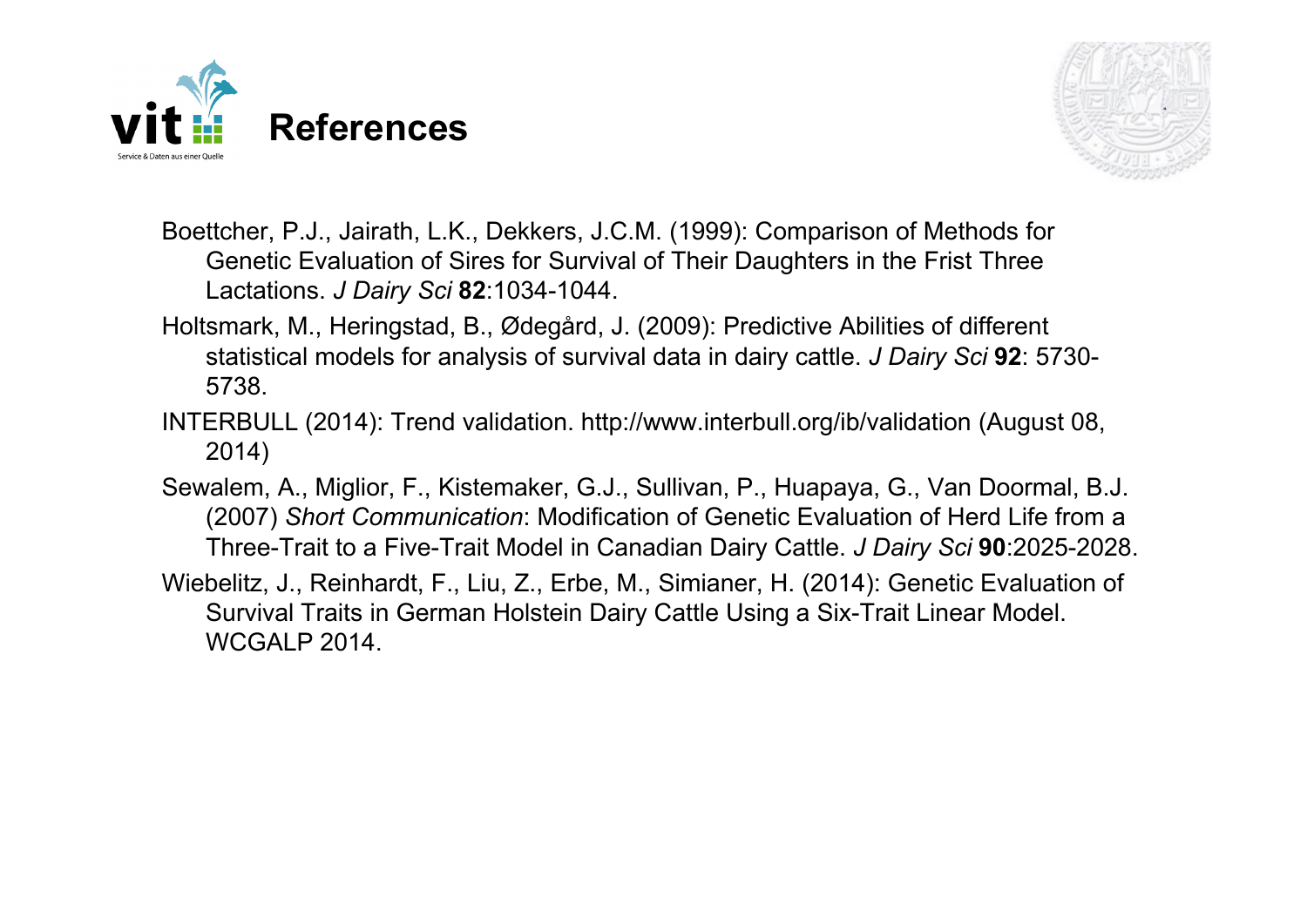



#### $\mathcal{L}_{\mathcal{A}}$ Example:

| <b>Calving</b> | Year |
|----------------|------|
|                | 2007 |
| $\mathcal{P}$  | 2009 |
| 3              | 2010 |

|             | Period Year of 1 <sup>st</sup> calving | partial data full data |     |
|-------------|----------------------------------------|------------------------|-----|
| <b>B1.1</b> | 2007                                   | yes                    | yes |
| <b>B2.1</b> | 2007                                   | yes                    | yes |
| <b>B3.1</b> | 2007                                   | no                     | yes |